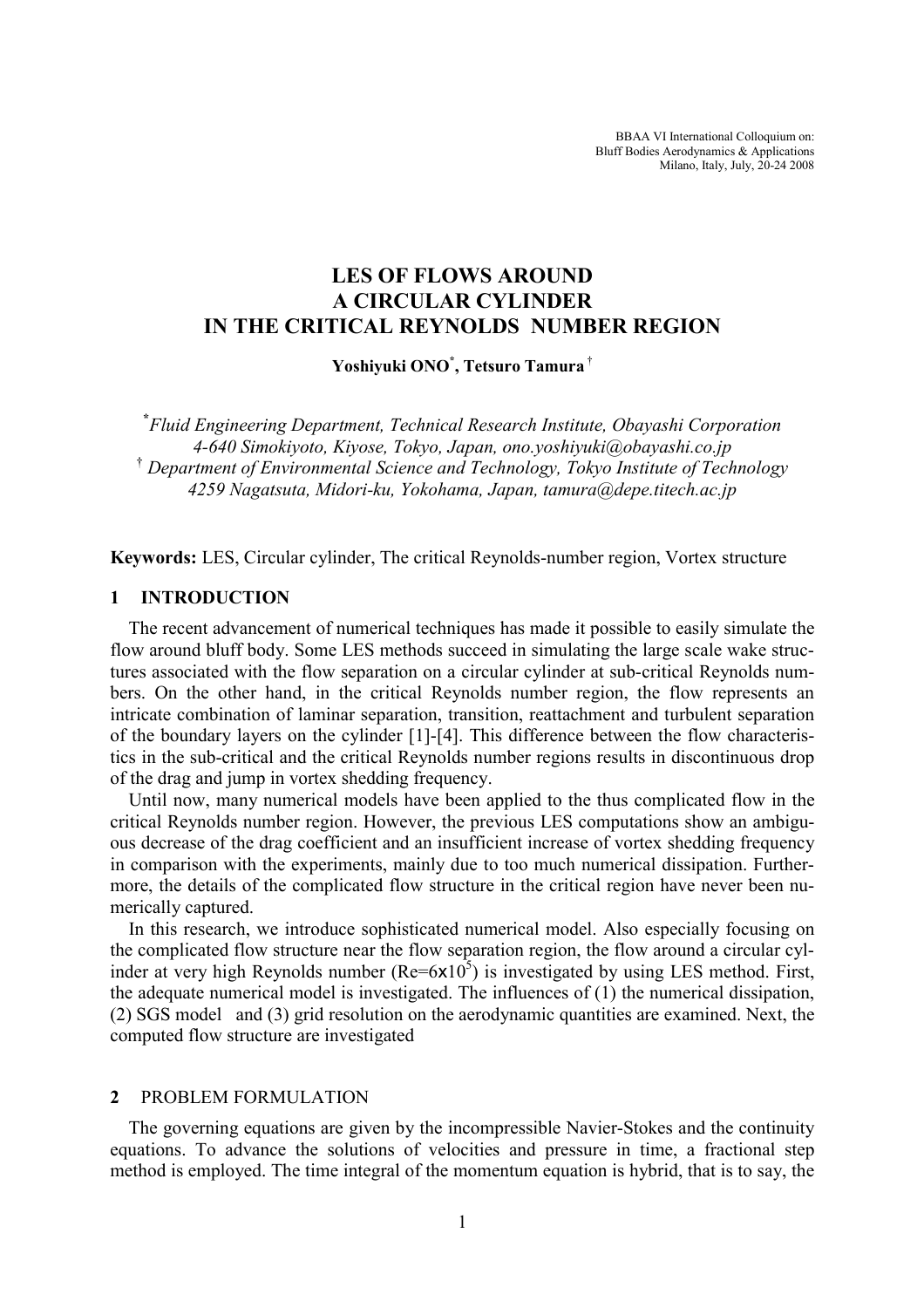Crank-Nicolson scheme is applied to the viscous terms and the explicit third-order Runge-Kutta method is used for convective terms. Spatial derivatives of variables are treated as second-order central difference. Convective terms are approximated using the higher-order interpolation method. To avoid the numerical oscillation, very slight numerical dissipation is added to convective terms by controlling numerical dissipation parameter. To study the effect of SGS model, the dynamic Smagorinsky model and the dynamic mixed model are used.

### **3** COMPUTATIONAL MODEL

In order to distribute the grid points in the whole domain around a circular cylinder with a balanced size, the over-set grid system is employed. Figure1 shows the overset grid system near the cylinder in the present computations which is composed by three kinds of meshes. 2D length in the span-wise direction is used. In order to investigate the influence of the gridresolution, the computations are carried out using three types of grids. The grid points in the each Grid are shown in table 1. Grid 2 and grid 3 have finer grid resolutions in the azimuth direction and the span-wise direction, respectively.



| Grid              | Dir       | Mesh1 | Mesh <sub>2</sub> | Mesh <sub>3</sub> |  |
|-------------------|-----------|-------|-------------------|-------------------|--|
| Grid1             | $X(\xi)$  | 101   | 311               | 501               |  |
|                   | $y(\eta)$ | 91    | 181               | 61                |  |
|                   | Z(        | 31    | 51                | 51                |  |
| Grid <sub>2</sub> | $X(\xi)$  | 101   | 311               | 801               |  |
|                   | $y(\eta)$ | 91    | 181               | 61                |  |
|                   | z۱C       | 31    | 51                | 51                |  |
| Grid <sub>3</sub> | $X(\xi)$  | 101   | 311               | 501               |  |
|                   | n)        | 91    | 181               | 61                |  |
|                   |           | 31    | 151               | 151               |  |

Table 1 Computational grid points

# Figure 1 Overset grid system

# **4** COMPUTAIONAL RESULTS

### 4.1 Influence of numerical conditions

The computed aerodynamic quantities such as time-averaged drag coefficient, the r.m.s value of the fluctuations lift coefficients and the Strouhal numbers are summarized in Table 2. Concerning the effects of the size of the numerical dissipation, the calculations including large numerical dissipation ( $\alpha$ =0.2) produces higher value of time-averaged drag coefficient than the other cases. In the case using smaller than  $\alpha$ =0.05, the computations became unstable, and overflowed. In the present numerical conditions, there is a little effect of the SGS models and the grid resolution in azimuth direction on the aerodynamic characteristics. Also, the cases using Grid1 and Grid2 couldn't accurately predict an increase of the Strouhal number in the critical region [2]-[4]. On the other hand, the calculation using finer grid resolution in the span-wise direction simulates an increase of the Strouhal number and a decrease of the  $C_D$ , observed in the previous experiments [2]-[4]. Consequently, grid resolution in the span-wise direction is very important to simulate the flow around a circular cylinder in the critical region. In next section, based on the computations using grid 3, the details of the flow around a circular cylinder in the critical region are studied.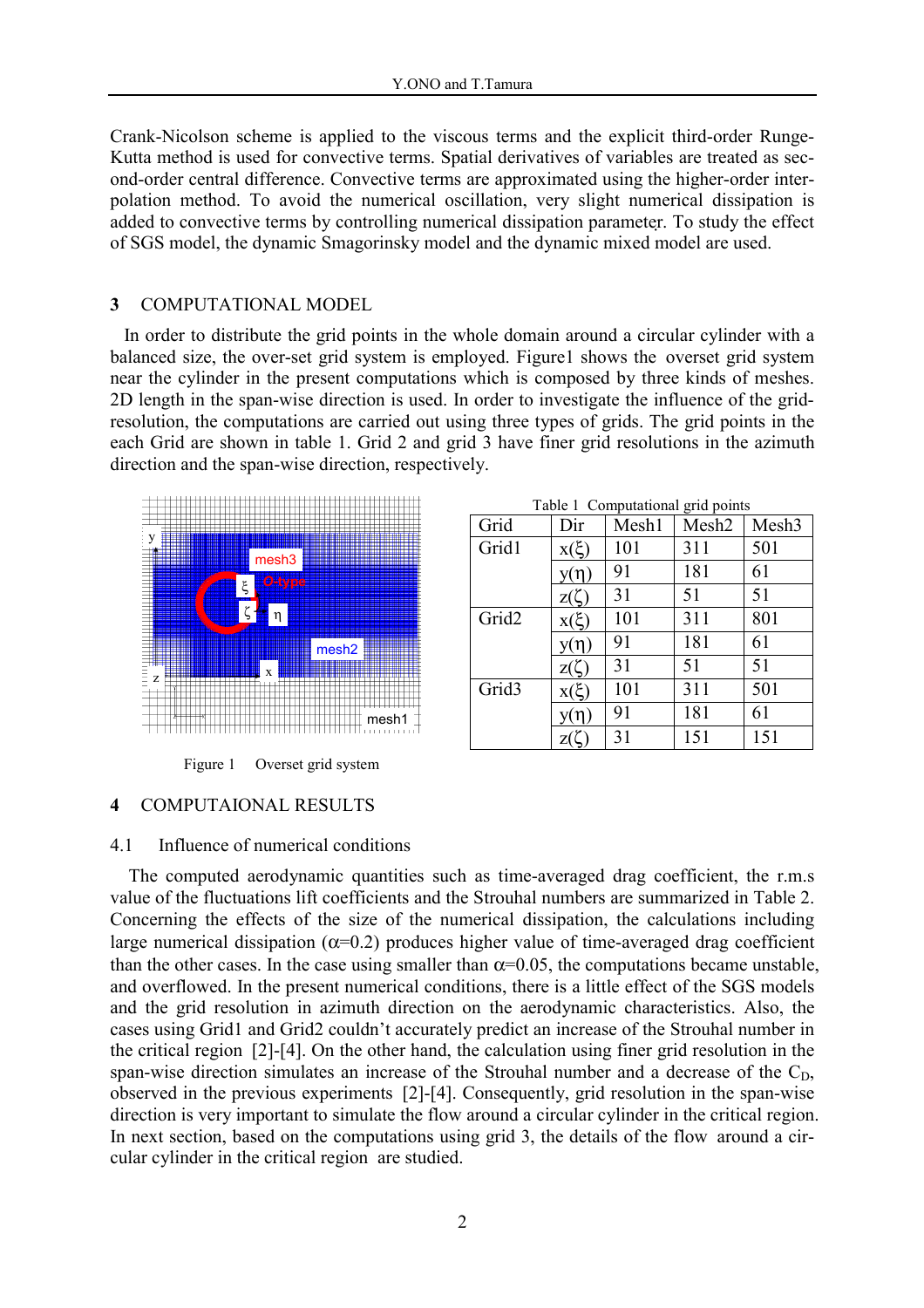# 4.2 Study of averaged flow

Figure 2 and Figure 3 show the time-averaged stream-wise velocities close to the cylinder surface and the time-averaged pressure distributions on the cylinder. The stream-wise velocity shows the negative value at around 100 degree and then changes to the positive value associated with the flow separation and the flow reattachment to the cylinder. Concerning the pressure characteristics, the flat distributions are recognized in around 100 degree and the rear side of 140 degree associated with the flow separation and the re-separation. Looking at the upstream flat region, the computed length of the flat region associated with the time averaged size of separation bubbles shows agreement with the experiments by Flachsbart [4].

| Numerical condition |            |            | Computational results |          |           |
|---------------------|------------|------------|-----------------------|----------|-----------|
| mesh                | <b>SGS</b> | $\alpha^*$ | CD                    | CL       | <b>St</b> |
|                     | model      |            | ave                   | rms      |           |
| Grids1              | DS         | 0.2        | 0.46                  | 0.13     | 0.34      |
| Grids1              | DS         | 0.1        | 0.36                  | 0.13     | 0.30      |
| Grids1              | DS         | 0.05       | 0.36                  | 0.13     | 0.31      |
| Grids1              | DM         | 0.1        | 0.33                  | 0.12     | 0.30      |
| Grids1              | DM         | 0.05       | 0.34                  | 0.17     | 0.29      |
| Grids2              | DS         | 0.1        | 0.32                  | 0.12     | 0.33      |
| Grids2              | DM         | 0.1        | 0.33                  | 0.115    | 0.3       |
| Grids3              | DM         | 0.1        | 0.23                  | 0.07     | 0.43      |
| $EXP [2]-[4]$       |            |            | $0.2 -$               | $0.02 -$ | $0.42 -$  |
|                     |            |            | 0.4                   | 0.13     | 0.48      |

Table 2 Computed aerodynamic coeffucuents



Figure 2 Time-averaged stream-wise velocity



\* In the case of the UTOPIA scheme,  $\alpha=1.0$ .

Figure 3 Time-averaged pressure coefficients

#### 4.3 Study of instantaneous flow structure in the critical Reynolds number region

Figure 4 shows the contours of the stream-wise velocity around a circular cylinder. The very narrow near wake which results in a decrease of  $C<sub>D</sub>$  and an increase of the St is recognized. Figure 5(1) shows the velocity vectors near the flow separation region. It can be seen that the separation-points of the flow randomly changes in the span-wise direction. Also, instantaneous reattachment and re-separation are observed in the rear side of the separation points. Figure 5(2), (3) show the iso-surfaces of pressure around a cylinder and the contours of vortices ωz close to a cylinder. Separation bubbles are also randomly distorted in the span-wise direction. The disruption and fragmentation of the separation bubbles are observed in the computations. According to the previous research by Bearman [2], 2D separation bubbles are stably formed after separation at the critical Reynolds number. But, the twodimensionality is sensitively disrupted by small protrusion on cylinder surface such as a pressure tapping hole or dust particles. Also, some flow visualizations showed separation lines tend to be broken as Reynolds number increases in the critical region [4]. The present computation simulates these characteristics of separation bubble in the critical region. Furthermore, Figure 6 shows the comparison of the computed stream lines with the oil flow patterns in the experiments by Loiseau et al. [4]. The computed stream lines shows good agreement with the oil flow patterns in the previous experiments.